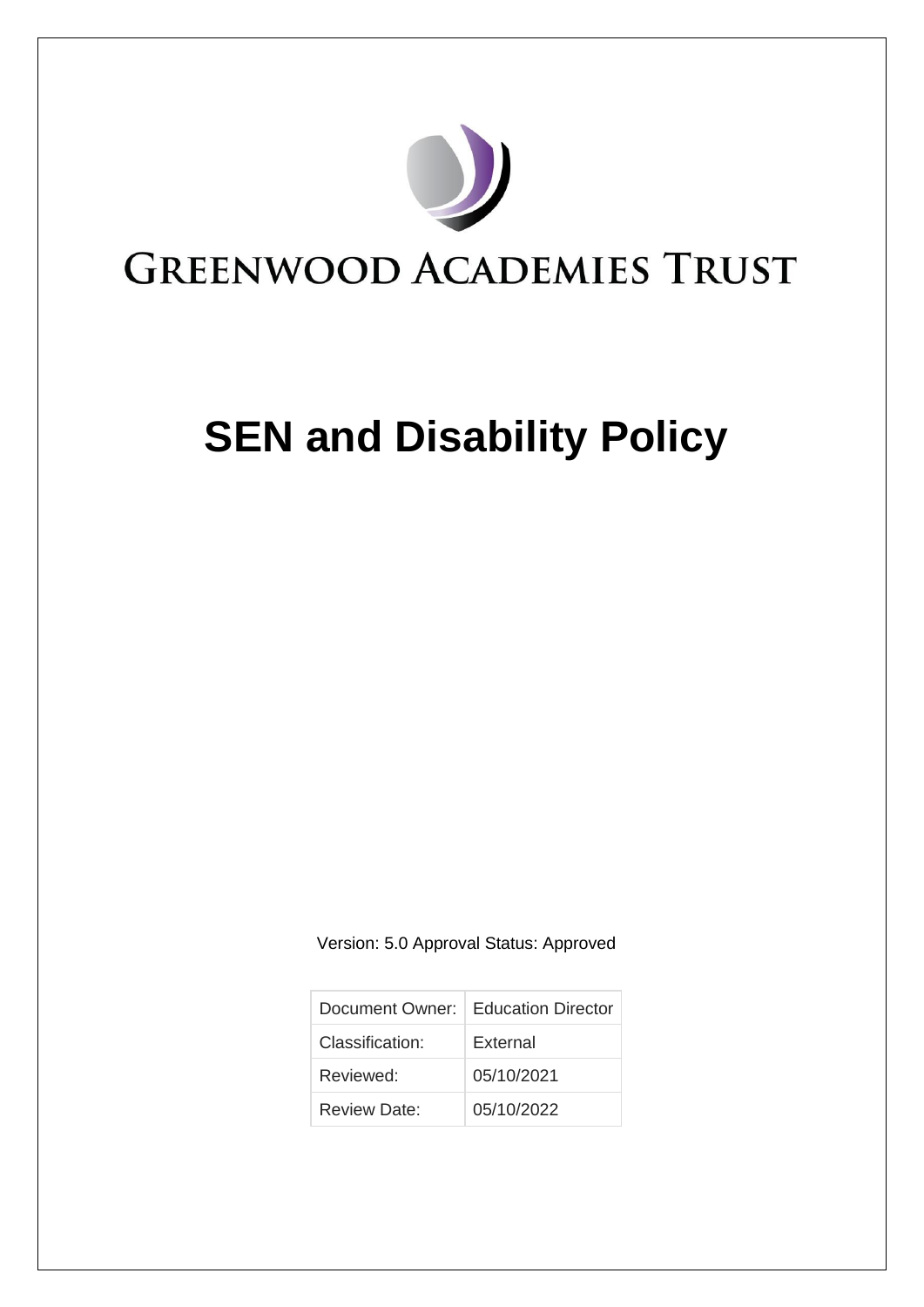# **Table of Contents**

| 1. |  |
|----|--|
| 2. |  |
| 3. |  |
| 4. |  |
| 5. |  |
| 6. |  |
| 7. |  |
| 8. |  |
| 9. |  |
|    |  |
|    |  |
|    |  |
|    |  |
|    |  |
|    |  |
|    |  |
|    |  |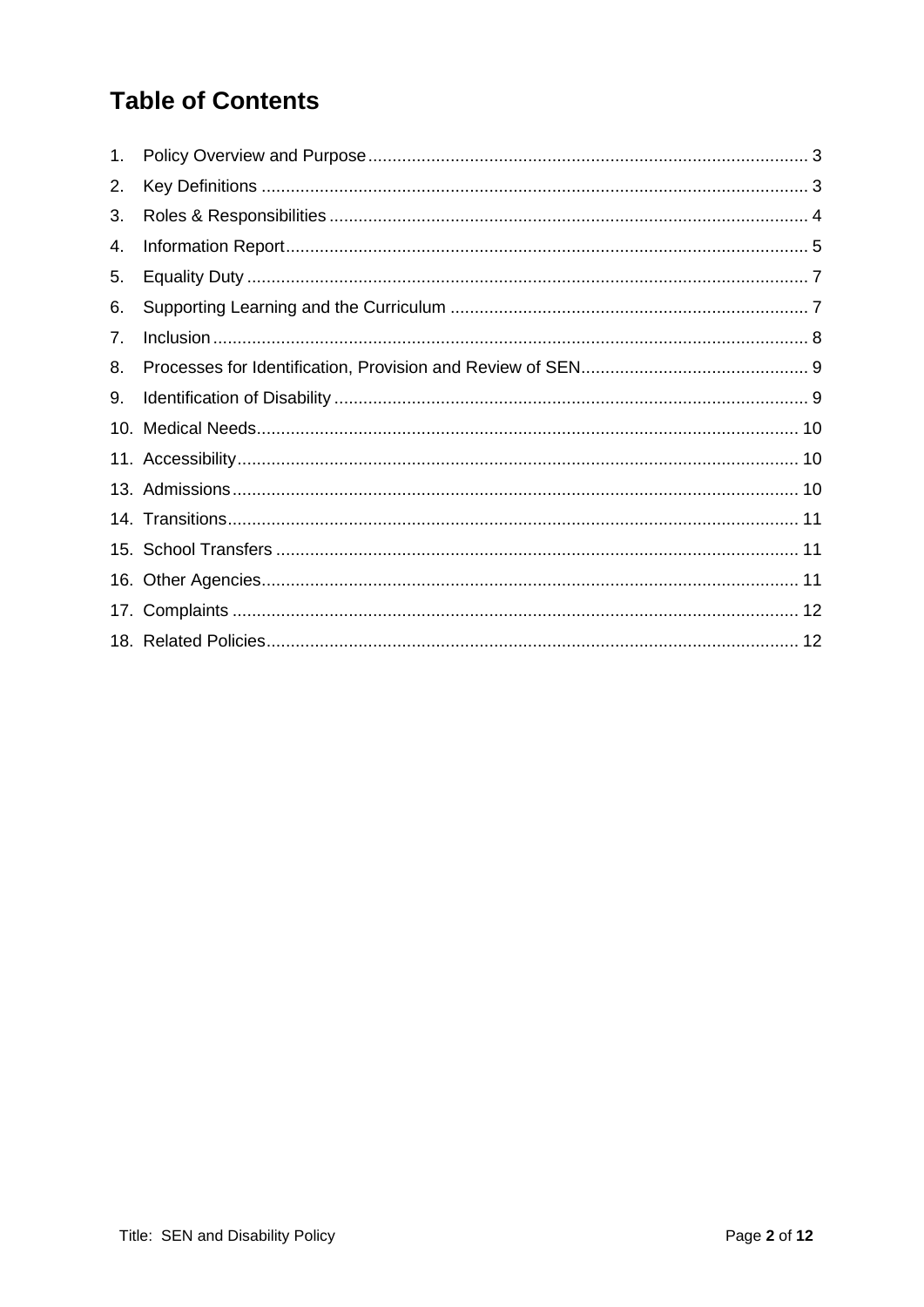### <span id="page-2-0"></span>**1. Policy Overview and Purpose**

**The purpose of the Policy** is to outline how the Academy identifies and addresses the needs of all pupils with Special Educational Needs (SEN) and/or Disabilities (D).

It outlines the principle aims of all Academies belonging to the Greenwood Academies Trust (GAT) in addressing the needs of all pupils (2-19) identified with Special Educational Needs and Disabilities (SEND).

In making provision for children with SEN and/or Disabilities this policy and the **Information Report** aim to:

- ensure that all stakeholders, including Academy staff, pupils, parents and commissioners, have a clear understanding of the Academy approach to SEND support; what is expected of them and what they can expect in terms of provision.
- ensure the duties set out in the SEND Code of Practice (2015) and the Equality Act 2010 are fully met, enabling those with special educational needs or disabilities full access to the normal activities of the Academy and the appropriate aspects of the Local Offer
- develop a culture of high aspiration supported by high quality provision to meet individual needs
- promote early identification of need and appropriate intervention
- focus on outcomes that ensure successful preparation for adulthood
- involve children, young people and their parents in decision-making, communicating with them so that they can participate as fully as possible
- ensure that training provided to staff aligns with the specific expertise and knowledge needed within the Academy to support its children with SEN
- facilitate collaboration between education, health and social services.

The Greenwood Academies Trust (GAT) Mission Statement sets out our commitment to high expectations and aspirations to improve outcomes for all pupils ensuring successful transition to adulthood:

- i) Believing all our pupils can achieve high levels of success.
- ii) Identifying and pursuing opportunities where we can add the most value to young people's lives.

iii) Creating a culture and framework where our children and employees can learn, develop and thrive.

#### <span id="page-2-1"></span>**2. Key Definitions**

#### *Special Educational Needs (SEN) – Definition*

Under the Children & Families Act 2014, a child or young person has special educational needs if he or she has a Learning Difficulty or Disability (LDD) which calls for special educational provision to be made for him or her.

A child of compulsory school age or a young person has a *learning difficulty or disability* if he or she;

i) has a significantly greater difficulty in learning than the majority of children of a similar age; or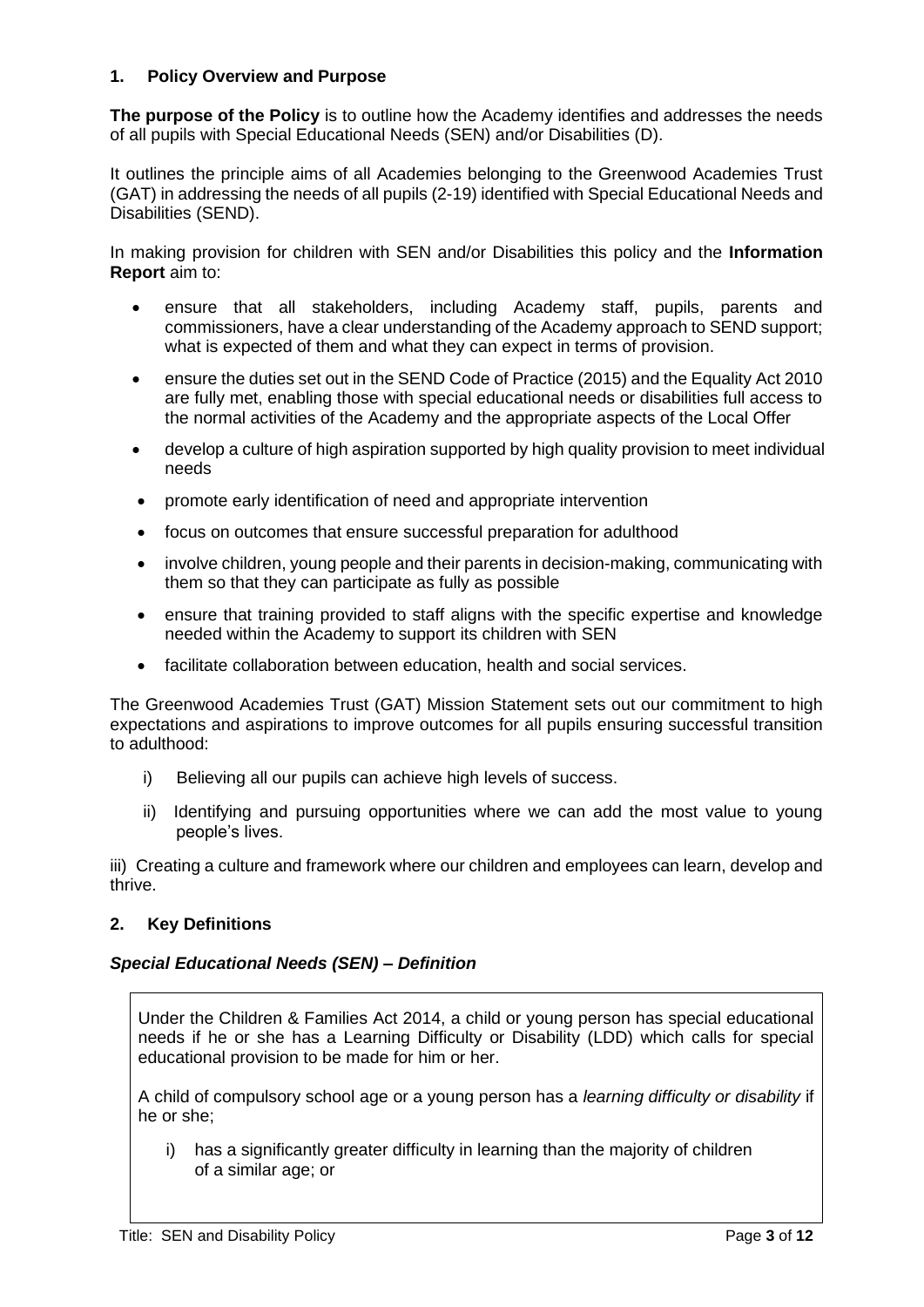ii) has a disability which prevents or hinders him or her from making use of educational facilities of a kind generally provided for children of the same age in mainstream schools or mainstream post-16 institutions.

For children aged two or more, special educational provision is educational or training provision that is additional to or different from that made generally for other children or young people of the same age by mainstream schools, maintained nursery schools, mainstream post-16 institutions or by relevant early years providers. For a child under two years of age, special educational provision means educational provision of any kind.

A child under compulsory school age has special educational needs if he or she is likely to fall within the definition (i or ii) above when they reach compulsory school age or would do so if special educational provision was not made for them (Section 20 Children and Families Act 2014).

The term SEN includes Learning Difficulties & Disabilities.

# *Disability – Definition*

Equality Act 2010 defines a disability as:

*"a physical or mental impairment which has a substantial and long-term adverse effect on (a person's) ability to carry out normal day to day activities".*

*Activities* are defined as: mobility; manual dexterity; physical coordination; continence; ability to lift; speech, hearing, eyesight; memory or ability to concentrate, learn or understand; understanding of risk of physical danger.

For the purpose of this Act, these words have the following meanings:

- 'substantial' means more than trivial or minor
- 'long-term' means that the effect of the impairment has lasted or is likely to last for at least twelve (12) months (there are special rules covering recurring or fluctuating conditions).

This definition includes sensory impairments such as those affecting sight or hearing, and long-term health conditions such as asthma, diabetes, epilepsy, and cancer. Children and young people with such conditions do not necessarily have SEN, but there is a significant overlap between disabled children and young people and those with SEN. Where a disabled child or young person requires special educational provision, they will also be covered by the SEN definition.

Progressive conditions; people with HIV, cancer or multiple sclerosis are protected by the Act from the point of diagnosis. The extension of the Disability definition to include issues of mental health and facial disfigurements highlights the importance of recognising that 'impairment' can only be viewed within the context of its impact.

*Taken from the SEN and Disability Code of Practice - January 2015*

#### <span id="page-3-0"></span>**3. Roles & Responsibilities**

The Board of Directors of the Greenwood Academies Trust ("GAT Board") has the overall responsibility of ensuring the Trust has systems to effectively discharge its statutory responsibilities in relation to SEND, as outlined in the SEN and Disability Code of Practice 2015.

The GAT Board is responsible for approving the SEND policy. This responsibility cannot be delegated to any other committee or officer.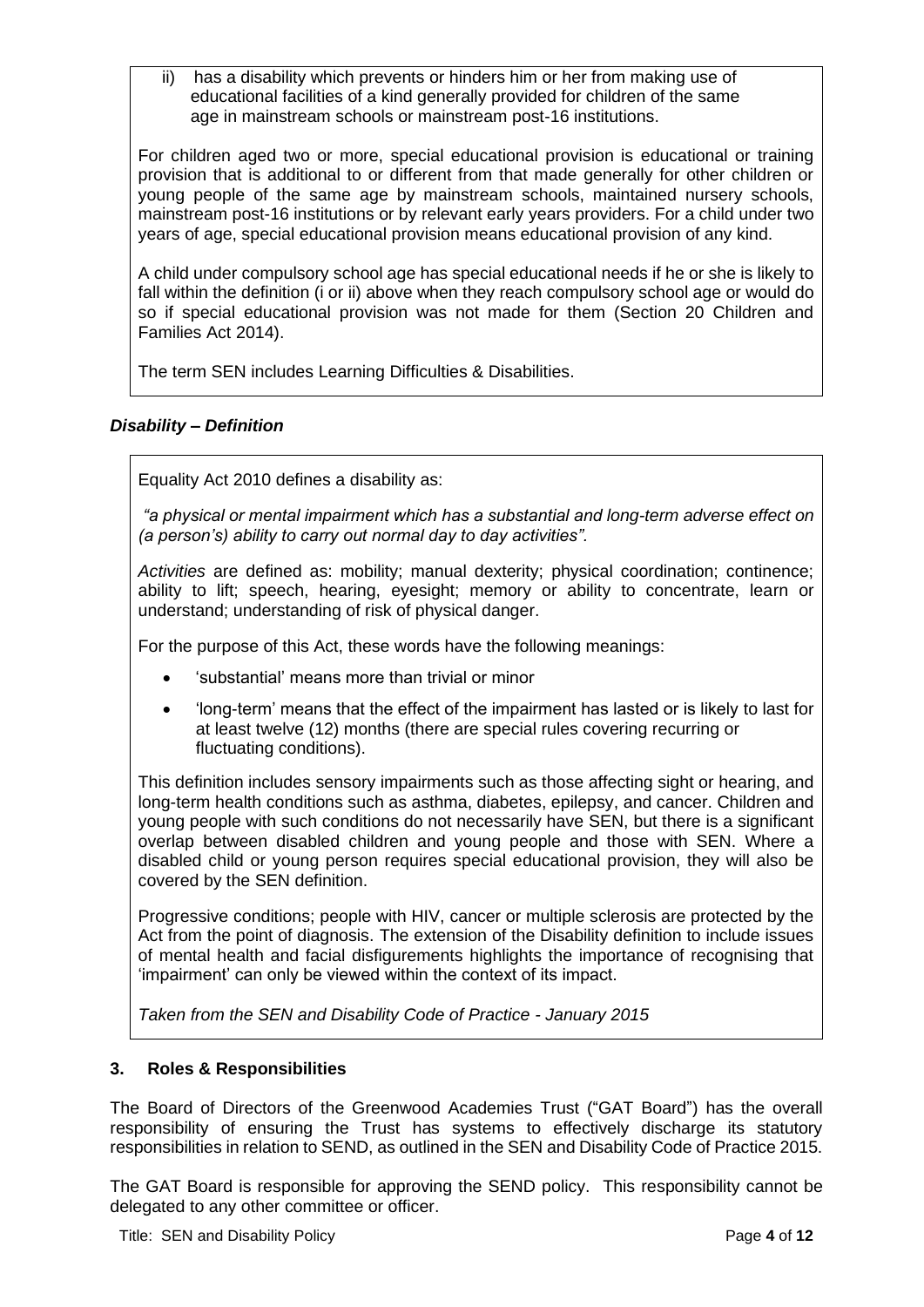The CEO will ensure there is a process of quality assure for Special Education Needs and Disability. The Principal designated Senior Leader and SENCO will take all reasonable steps. within the limitations of resources available, to fulfil the requirements outlined in this policy document.

Each Principal will monitor the Academy SEN and Disability Policy and practices, working closely with the relevant staff, including class teachers, the designated Senior Leader for Inclusion and SENCo.

Class teachers are responsible for the progress and development of every pupil in their class and will work with the SENCO and Tas to ensure the 'assess plan do review' cycle is appropriately implemented to support any pupil with SEND.

The Principal, via the Academy Advisory Council, has the responsibility for reporting back to the GAT Board to demonstrate that the SEND policy and practice are being properly applied within the Academy.

**The Principal** or designated senior leader will line manage the SENCo, keep themselves fully up-to-date with working practise and ensure compliance. The Chief Executive, Education Director and Senior Education Adviser – Inclusion (Trust SENCo) have oversight of the policy and have the responsibility of recommending any necessary changes to the policy for the GAT Board to approve.

**The Academy SENCO** will co-ordinate the academy's approach to SEND provision and will undertake those duties set out in Chapter 6 of the SEND Code of Practice. Specifically, the Academy SENCO will be responsible for:

- the day to day operation of this policy
- co-ordinating the provision for children with SEN and/or Disabilities by working closely with other staff
- liaising with parents and other professionals in respect of SEN and/or Disability needs
- providing related professional guidance to other colleagues with the aim of securing high quality teaching
- supporting teachers to monitor the standards of pupil achievement
- reviewing targets for improvement
- collaborating with curriculum heads and co-ordinators to ensure that learning for all children is given equal priority
- ensuring that appropriate records are kept
- contributing to the in-service training of staff
- using available resources to maximum effect
- managing support staff who work with SEN and disabled children
- maintaining records of work done by external agencies in support of children with SEN and/or Disabilities
- ensuring that the published SEN Information Report is accessible and remains current, along with the relevant links to the Local Offer and Accessibility Plan on the Academy website.

#### <span id="page-4-0"></span>**4. Information Report**

**Each Academy publishes their Academy SEND Information Report on their website and regularly reviews and updates this**. This is also available, on request, in paper form.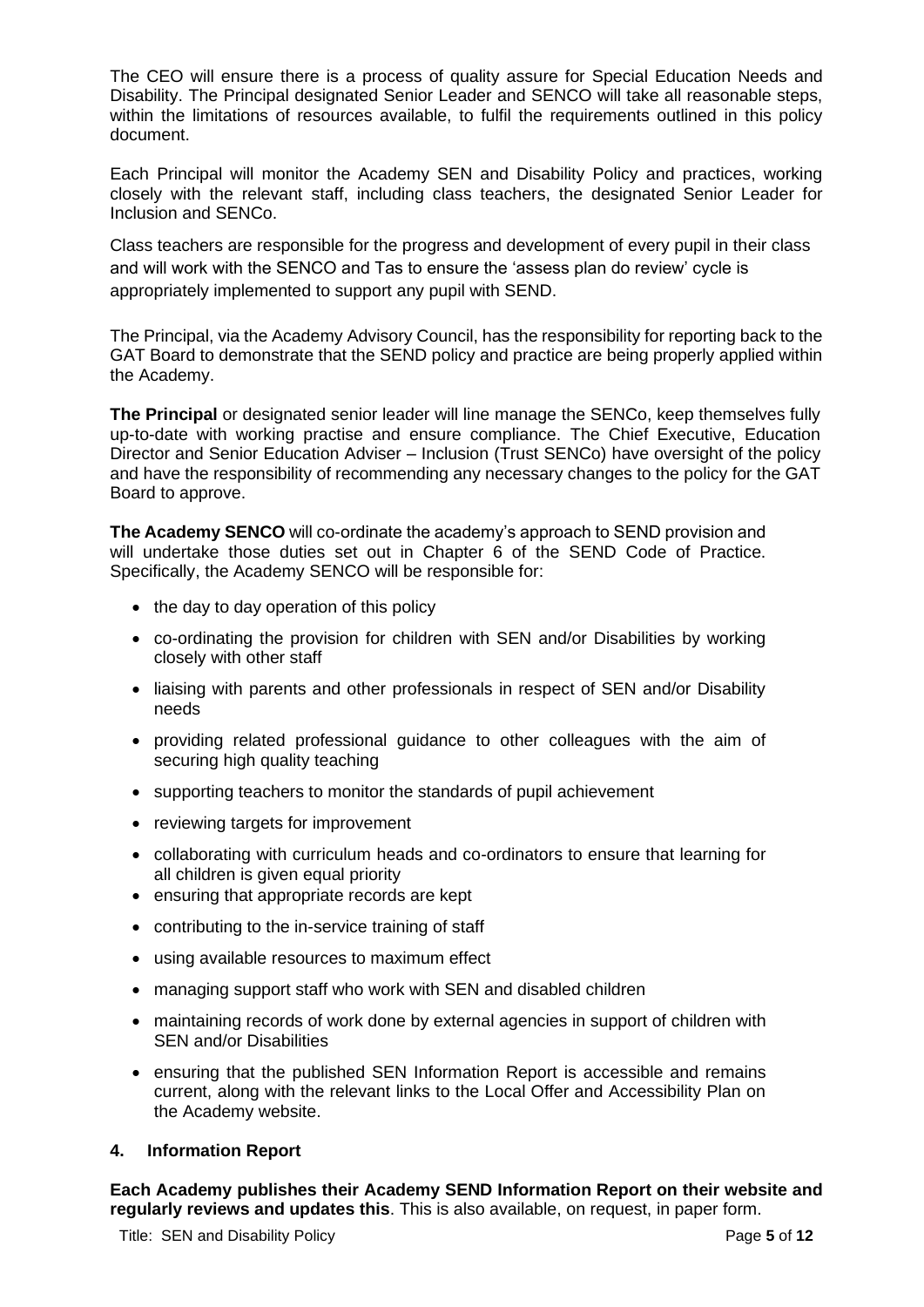The Information Report provides the important details of how SEND needs are assessed; provided for and reviewed in consultation with parents\* and other appropriate agencies. The following information is published:

*\* Here, and throughout this policy, the term 'parents' is to be construed in accordance with the Education Act 1996 and therefore includes anyone who:* 

- *i) is the child's natural parent;*
- *ii) has parental responsibility for the child;*
- *iii) has care for the child.*
- The kinds of SEN that are provided for at the Academy
- Processes for identifying children and young people with SEN and assessing their needs, including the name and contact details of the Special Educational Needs Co-ordinator (SENCO) (mainstream schools)
- Arrangements for consulting parents of children with SEN and involving them in their child's education
- Arrangements for consulting young people with SEN and involving them in their education
- Arrangements for assessing and reviewing children and young people's progress towards outcomes. This should include the opportunities available to work with parents and young people as part of this assessment and review
- Arrangements for supporting children and young people in moving between phases of education and in preparing for adulthood. As young people prepare for adulthood, outcomes should reflect their ambitions, which could include higher education, employment, independent living and participation in society
- The approach to teaching children and young people with SEN
- How adaptations are made to the curriculum and the learning environment of children and young people with SEN
- Additional support for learning that is available to children with SEN
- The expertise and training of staff to support children and young people with SEN, including how specialist expertise will be secured
- How equipment and facilities to support children and young people with SEN will be secured
- Evaluating the effectiveness of the provision made for children and young people with SEN
- How children and young people with SEN are enabled to engage in activities available with children and young people in the Academy who do not have SEN
- Support for improving emotional, mental and social development. This should include extra pastoral support arrangements for listening to the views of children and young people with SEN and measures to prevent bullying
- How the Academy involves other bodies, including health and social care bodies, local authority support services and voluntary sector organisations, in meeting children and young people's SEN and supporting their families
- Contact details of support services for parents of children with SEN
- Where the Local Authority's Local Offer is published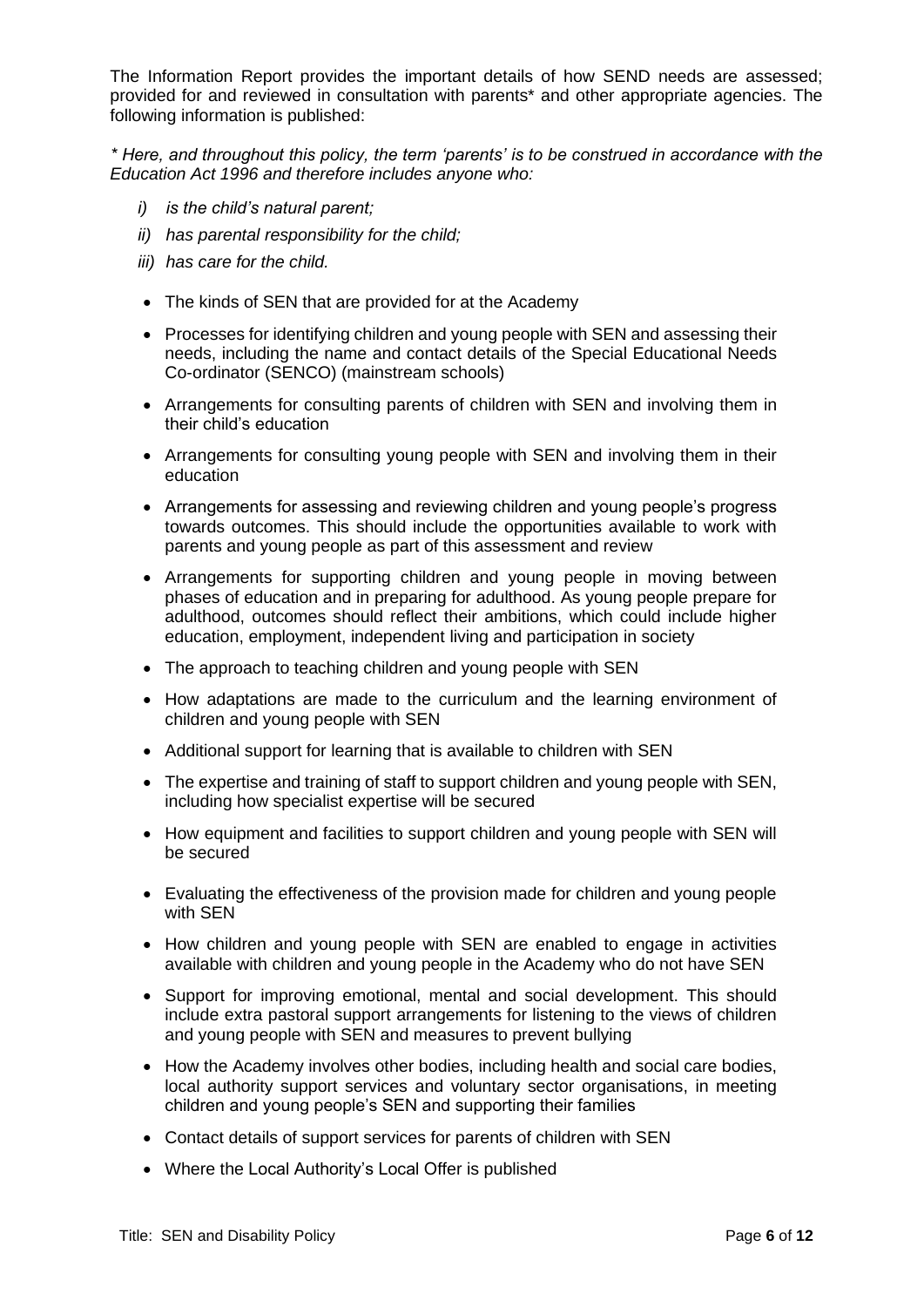• Arrangements for handling complaints from parents of children with SEN about the provision made at the Academy.

### <span id="page-6-0"></span>**5. Equality Duty**

The **SEN and Disability Code of Practice: 0 to 25 years (January 2015)** emphasises the requirements of the **Equality Act 2010** which places a duty to promote equality on all public bodies, including Academies.

Each Academy has due regard to the need to:

- eliminate direct or indirect discrimination
- eliminate harassment or victimisation related to a disability
- make reasonable adjustments, including the provision of auxiliary aids and services, to ensure that disabled children and young people are not at a substantial disadvantage compared with their peers.

This duty is anticipatory – it requires thought to be given in advance to what disabled children and young people might require and what adjustments might need to be made to prevent that disadvantage

- promote equality of opportunity between disabled people and non-disabled people
- promote good relationships between disabled and non-disabled children and young people
- encourage participation by disabled people in public life
- take steps to take account of disabled people's disabilities even when that involves treating disabled people more favourably than non-disabled people.

These duties combine to ensure access to education and the inclusion of disabled pupils in every area of Academy life. The disability discrimination duties provide protection from discrimination, the planning duties provide for improvements in access and the SEN framework provides auxiliary aids and services.

Provision and planning for improved access, including reasonable adjustments for children and young people with SEND is published in the Academy's Accessibility Plan (see the Academy website for the SEND Information Report).

#### <span id="page-6-1"></span>**6. Supporting Learning and the Curriculum**

The SENDCo for each Academy site is responsible for co-ordinating the provision for children with SEND.

The Principal, Senior Leadership Team and SENCO support all colleagues to ensure that the Academy:

- provides good quality teaching in all classes, setting suitable learning challenges and giving every pupil the opportunity to experience success in learning and achieve as high a standard as possible
- promotes an ethos of high aspirations for all children regardless of ability where every teacher is accountable for the progress of all children in their classes
- allows differentiation according to individual needs, i.e. teaching strategies used will wherever possible reflect the needs of children with disabilities, for example children with visual problems, information normally provided in writing will be made available in alternative formats that are clear and user friendly e.g., large print, audio. The SENCO will convene appropriate training for staff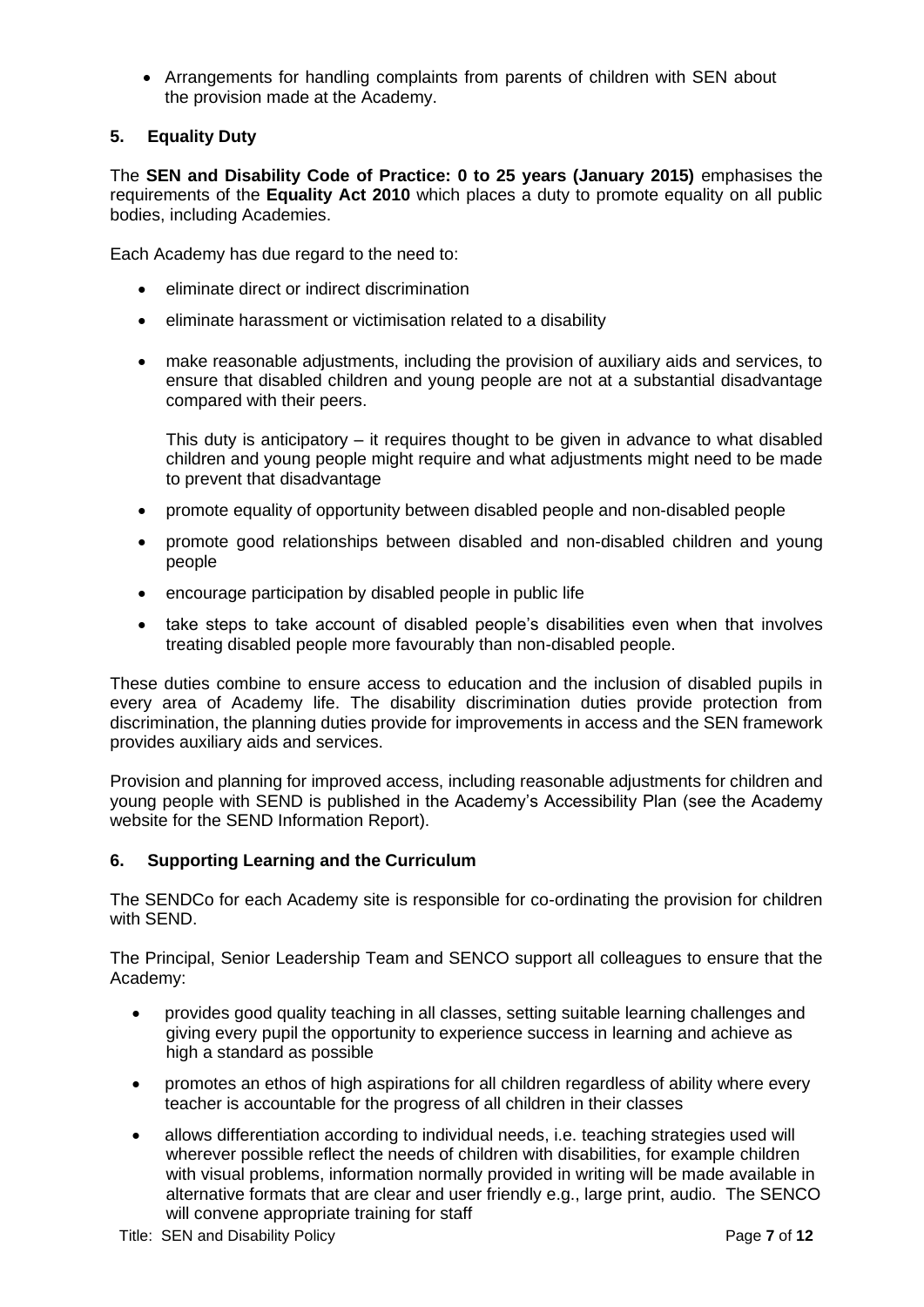- responds to children's diverse learning needs taking into account the different backgrounds, experiences, interests and strengths which influence the way in which they learn, when planning teaching and learning
- offers children and young people equality of opportunity and access, i.e. the curriculum and assemblies.
- encourages staff and children to respond positively to the diversity and richness that persons with disabilities bring and positive images will be shown
- staff maintain current good practice in relation to the education of pupils with disabilities
- has inclusive careers and employability provision in place with aims to break down traditional barriers and areas of discrimination – particular emphasis is to be placed on raising aspirations, broadening horizons, developing confidence and employability skills and helping children believe they are capable of succeeding in the world of work
- provides access to high quality, independent and impartial careers advice to pupils from year 8 through to Post-16 students
- communicates well with parents and careers, particularly where pupils have additional SEND
- staff are updated on a regular basis with regards to the changing needs of pupils' SEN and disabilities and the training provided.

#### <span id="page-7-0"></span>**7. Inclusion**

The Greenwood Academies Trust takes inclusion extremely seriously; the vision for the Trust around inclusion is:

'The Greenwood Academies Trust welcomes all children and young people from their local area to attend their Academies. The Trust strives to meet the needs of all its children and young people, taking into account their varied backgrounds, learning styles and abilities. The Trust also wants to ensure children and young people feel a sense of belonging and are equally valued, allowing them to fully participate and contribute in all aspects of Academy life. Inclusion at its simplest is about being 'included'. The Trust ensures equal access and opportunities to all and will endeavour to remove any barriers to ensure everyone is successful and able to reach their potential.'

In some cases, it may be appropriate to withdraw a pupil from mainstream activities, for example when:

- the child will benefit from some intensive individual work;
- medical advice indicates that it is unsafe for the child to participate and some alternative is provided

However, where this is necessary, the general principle that all children will be able to participate in a broad and balanced curriculum will not be compromised and the Academy will act in accordance with its duties under the Equality Act.

Where disability but no SEN is identified, the SENCO will keep an accurate record of the nature of the disability and the additional support needed and provided for the child.

Prior to a child joining the Academy, the SENCO will liaise with the previous school (where applicable) and outside agencies to assess the needs of the child. Once the child has joined the Academy, a teacher who is aware of the child's needs and attainment and has a good understanding of their SEN (usually the child's class teacher or form tutor), supported by the SENCo, will liaise with parents regarding concerns and reporting progress in accordance with the SEN Code of Practice.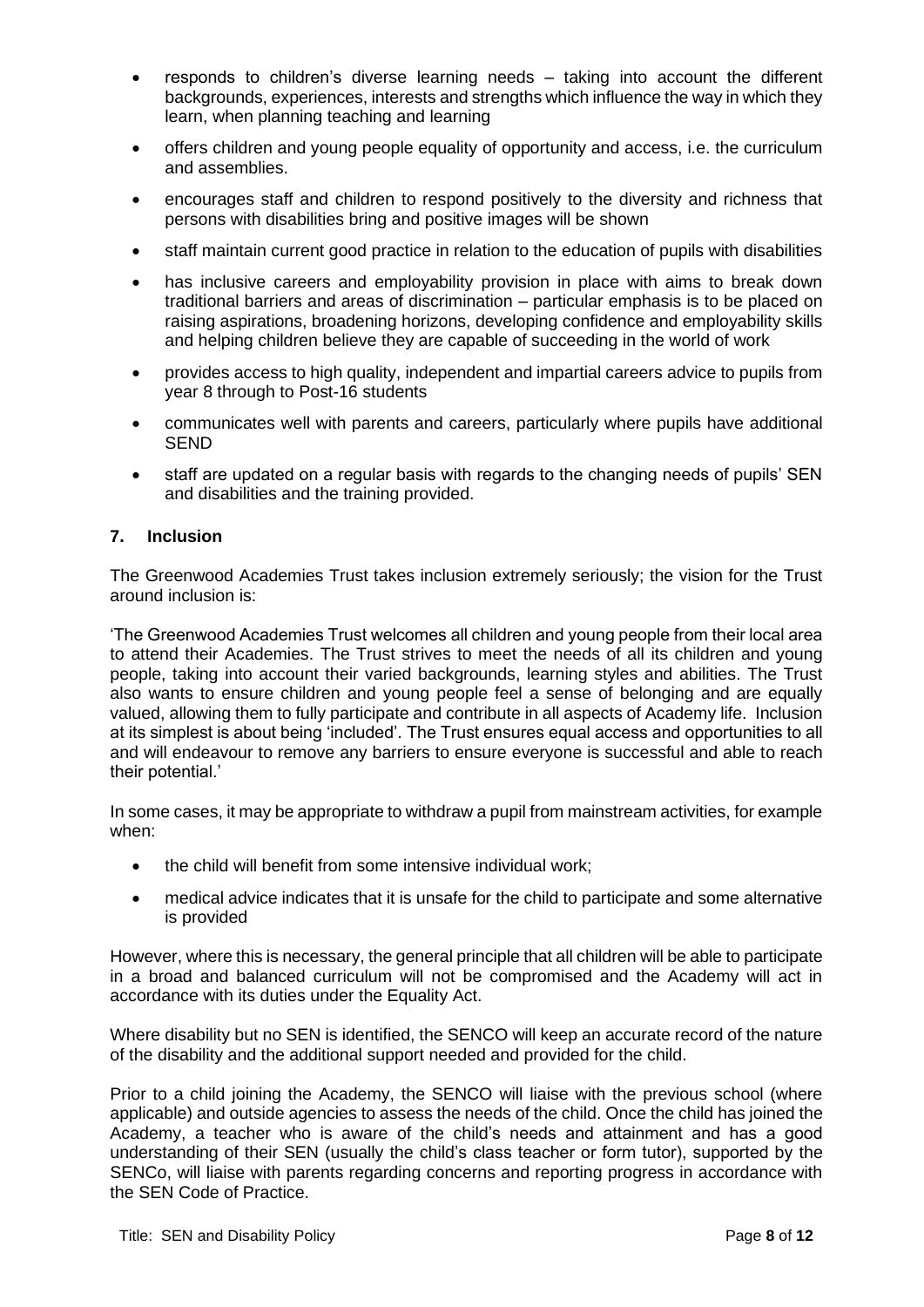#### <span id="page-8-0"></span>**8. Processes for Identification, Provision and Review of SEN**

The Academy implements the 4-stage approach, Assess, Plan, Do, Review as outlined in the SEN Code of Practice (2015). This ensures that parents, children and teaching staff are clear about how they will help the child reach the expected outcomes. The over-riding purpose of early action is to help the child achieve the identified outcomes and remove any barriers to learning. Where it is decided that a child does have SEN, the decision is recorded in the Academy records and the child's parents are formally informed that special educational provision is being made.

All pupils regardless of needs are set targets and data collated during the academy reporting process is analysed and strategies put in place to support pupils that are not achieving as expected. All SEN interventions will have Specific, Measurable, Achievable targets (SMART) set to ensure that progress is made. If expected progress is not made, then the SENCO may refer to specialist services. Each Academy will work in partnership with parents and external agencies to support students with special educational needs and will use its best endeavours to ensure that appropriate provision is secured for any student with special educational needs in order to achieve agreed outcomes.

Arrangements for appropriate support is made through the Academy's graduated approach to SEN support.

Where a child continues not to make expected progress, the class teacher, working with SENDCo will ensure the parents are informed about the issue and there will be consultation and discussion around the proposed additional support for the pupil. With appropriate support and interventions having been put in place by the Academy, the Academy will consider requesting specialist support from external agencies and/or making a referral to the local authority for an Education, Health and Care needs assessment.

It is the responsibility of the local authority to take decisions relating to the assessment, issuing and content of an Education Health and Care Plan (EHC Plan) but the Academy will contribute to this process in accordance with the SEN Code of Practice and statutory framework. Details of the process and maintenance of an EHC plan can be found on the SEN section of the Local Authority website. If a pupil has an EHC Plan, an annual review will be held in accordance with the legal requirements.

#### <span id="page-8-1"></span>**9. Identification of Disability**

The Academy liaises with parents and health professionals to collect and act upon disability information for every pupil, including reporting to the DfE on all Disability data. This information is accessible to Academy staff on a 'need to know' basis.

The existence of an impairment which meets the legal definition of 'disability', whether formally diagnosed or not, is considered to be a disability.

To be classed as a disability, the child's impairment must satisfy the full legal definition of "disability" (as set out in the Equality Act 2010), whether or not it has a particular label.

The Academy should consider whether the child has difficulty with any of the following 'normal day-to-day activities':

- **mobility;** getting to/from the Academy, moving about the Academy and/or going on Academy visits
- **manual dexterity:** holding a pen, pencil or book, using tools in design and technology, playing a musical instrument, throwing and catching a ball
- **physical co-ordination;** washing or dressing, taking part in games and PE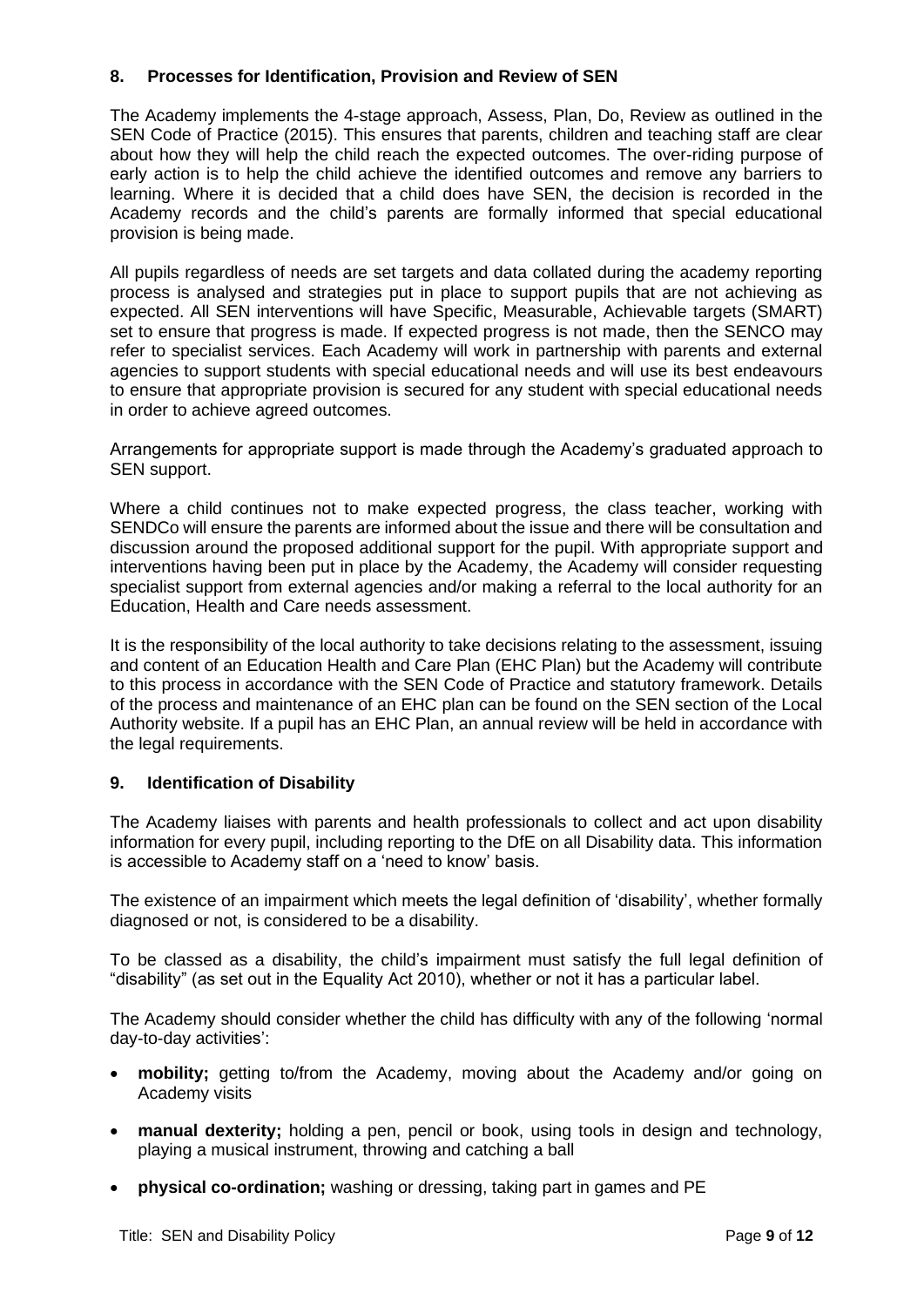- **ability to lift, carry or otherwise move everyday objects;** carrying a full school bag or other heavy objects
- **continence:** going to the toilet or controlling the need to go to the toilet
- **speech;** communicating with others or understanding what others are saying; how they express themselves orally or in writing
- **hearing**
- **eyesight**
- **perception of the risk of physical danger;** inability to recognise danger.

For the purpose of the definition, all treatments, except the use of spectacles, are ignored. The effect of the impairment has to be considered as it would be without any medication or other treatment. So, a young person whose epilepsy is well controlled by drugs has to be considered as s/he would be if s/he were not having regular treatment.

Children and young people are not regarded as having a learning difficulty solely because the home language or form of language is different from the language in which they are taught. The needs of such children are addressed by language immersion and by specialist English as Additional Language (EAL) teachers in those academies where there is a high proportion of non-English speaking pupils.

#### <span id="page-9-0"></span>**10. Medical Needs**

We recognise that some children at the Academy with medical conditions need support for full access to the curriculum, including off site visits and physical education. Children with medical conditions may have special educational needs and or a disability. For children and young people with medical needs this policy is applied in conjunction with the Supporting Pupils with Medical Needs Policy.

#### <span id="page-9-1"></span>**11. Accessibility**

The Academy website publishes a copy of the Accessibility Plan which shows how the academy currently provide support (reasonable adjustments) and intend to improve accessibility for disabled pupils in the following areas:

- Improving the physical environment e.g. lifts and ramps to help physically impaired children
- Making improvements in the provision of written information e.g. providing items that are usually provided in writing (hand-outs, timetables etc.) in Braille, large print etc. for visually impaired children
- Increasing access to the curriculum e.g. by classroom organisation, assistive technology, (interactive whiteboards), easy to use keyboards.

In addition, the LA will make suitable arrangements for transport to and from the Academy for eligible disabled children or the LA will give guidance around transport if it has outsourced this service.

#### <span id="page-9-2"></span>**12. Admissions**

Each Academy aims to meet the needs of any children whose parent(s) wish to register him/her at the Academy as long as a place is available, and the admissions criteria fulfilled. No child will be refused admission solely on the grounds that he or she has SEN or a Disability. However, where he or she is the subject of a "Statement of Special Educational Need" or an "Education, Health and Care Plan" and it is proposed that the Academy is named in that Statement or EHC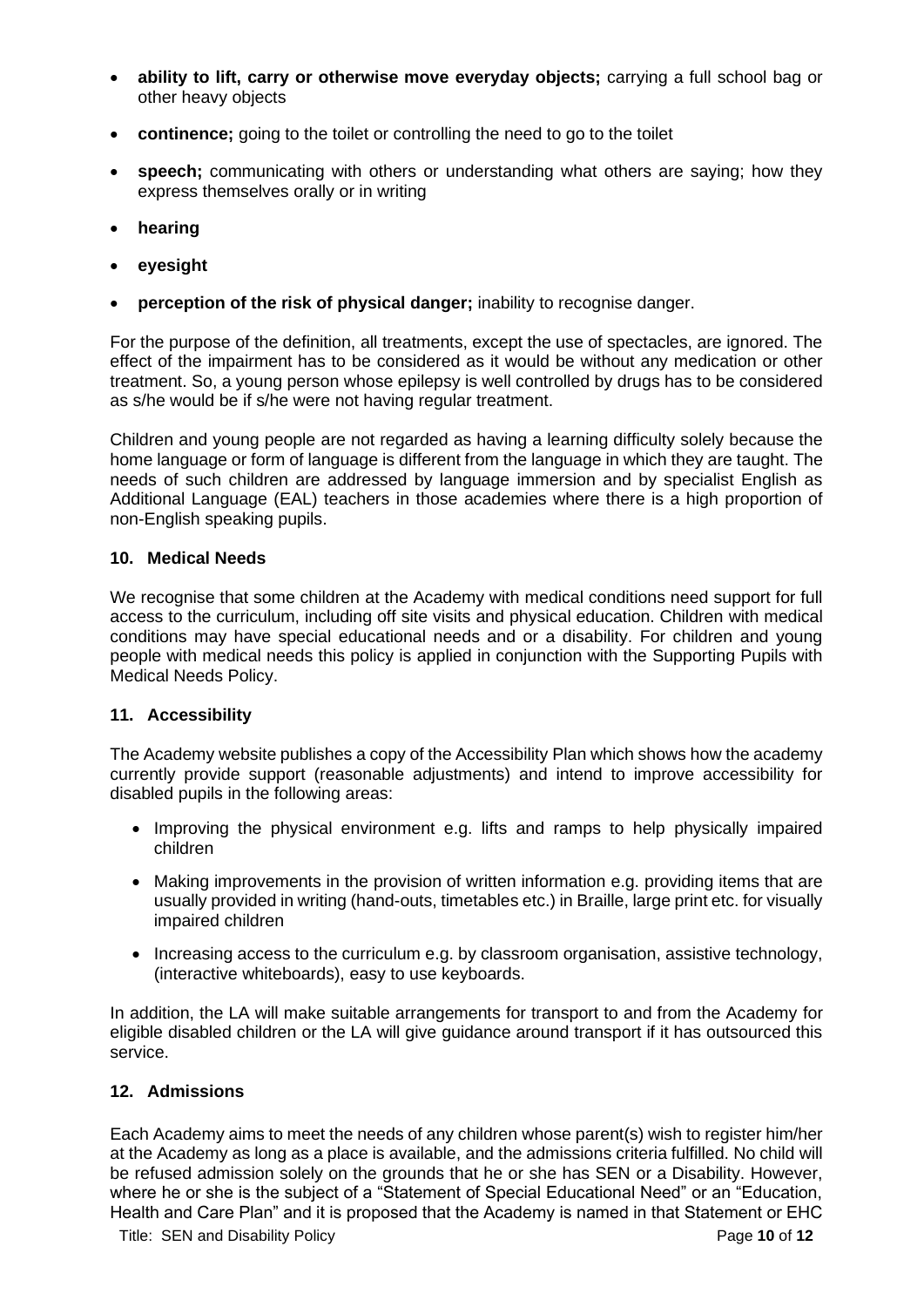Plan, the Academy may, where relevant make representations to the local authority that placement at the Academy is incompatible with the efficient education of others, or the efficient use of resources, and no reasonable steps may be made to secure compatibility.

#### <span id="page-10-0"></span>**13. Transitions**

Smooth transitions between key stages are important for all children. For children with SEN and/or Disability this process may be more disruptive*.* Advance planning for the transfer of pupils with SEN and/or Disability between phases is essential.

Individual Review meetings for children at transition point is expected with the SENDCo and provisions planned to meet needs.

After the meeting, the child and their parent(s) or will normally be sent a copy of any Transition Plan.

#### <span id="page-10-1"></span>**14. School Transfers**

The SENCO or another person delegated by the SENDCo/SENCO representative will arrange planning meetings with parents and other agencies when a pupil is moving on.

In the case of pupils joining an Academy, the SENCO or their representative will attend meetings with the current education setting to gather information; plan provision with parents and arrange any necessary transition activities. New admissions that have SEN and/or Disability should have, on transfer, information which includes; detailed background information, copies of written plans and information about external agency involvement. The SENCO may wish to assess the child to supplement transfer information.

Planning for SEND children starting school for the first time will take place with parents and other agencies already working with the family. The SENCo will ensure that all necessary information is recorded and shared with parents and Academy staff.

When a pupil transfers to another Academy or school, the SENCO will forward all relevant information regarding the child's needs within fifteen (15) days of the pupil ceasing to be registered with the Academy.

#### <span id="page-10-2"></span>**15. Other Agencies**

The Academy will engage with outside agencies to work with individual pupils when it is deemed appropriate, following discussion with parents. In order to ensure good quality provision for children's needs, SENCOs will liaise regularly with specialist agencies who offer support and guidance.

The following are examples of such specialist agencies:

- School Nurses
- Child and Adolescent Mental Health Services (CAMHS)
- Community Educational Psychology Services (CEPs)
- Educational Welfare Officer (EWO)/Attendance Officer
- Local Common Assessment Framework (CAF) Co-ordinator
- Local Inclusion Services for Communication and Interaction; Cognition and Learning; Behaviour, Emotional and Social Development; Sensory and/or Physical needs
- Paediatricians
- Careers Advisers